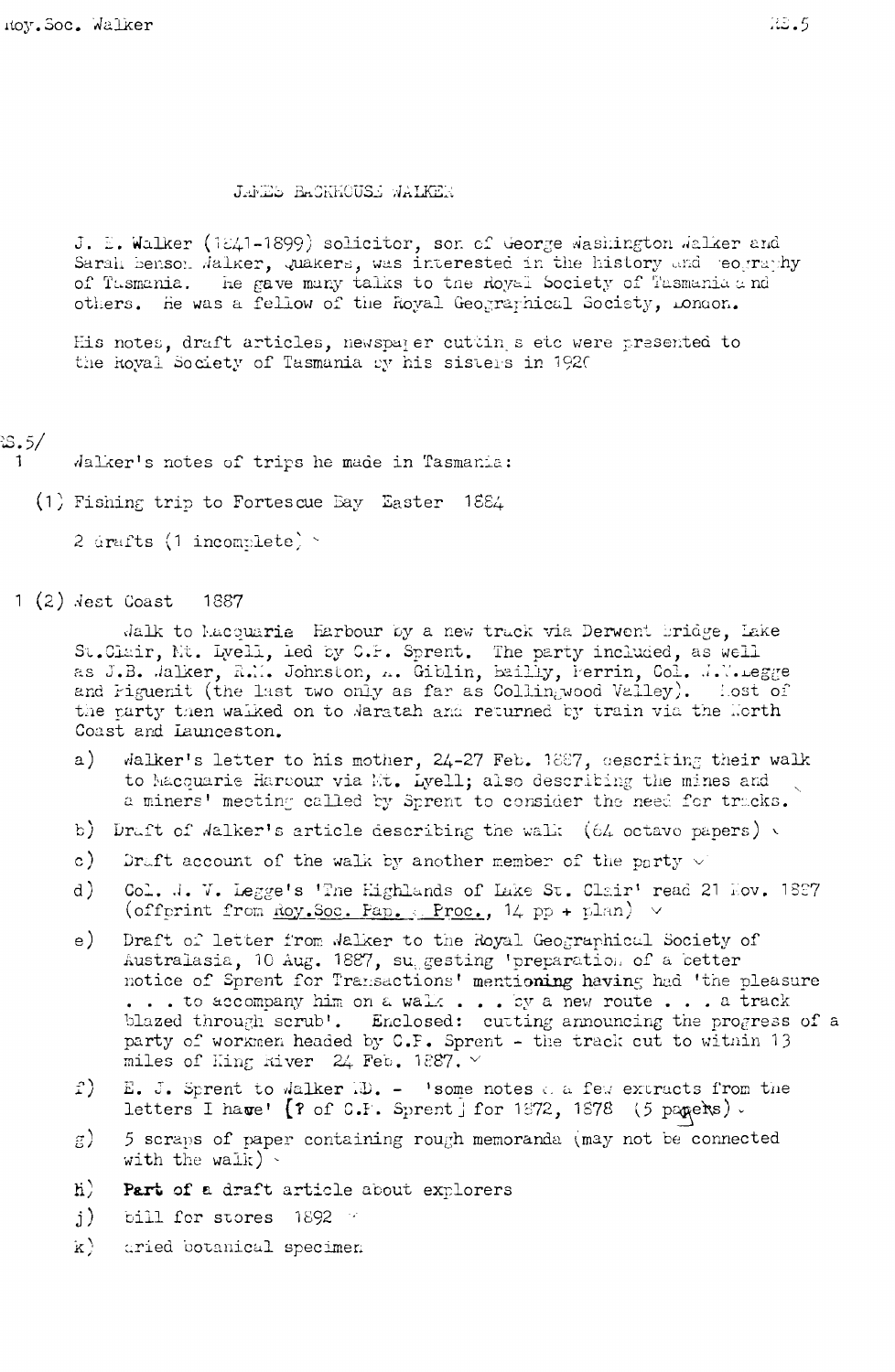$R3.5/$ 

 $\overline{2}$ 

- 1 (3) Visit to zeehan and West Coast, Nov 1890 lotes and draft article v
- 1  $(4)$  Hartz mountains 1895 kotes and draft article v

Note on fly leaf.

```
Walking Tour St Mary's to Branxholm, November 1695.
            Journal, 7-18 Nov. Notepook,
                                                                                                    ، 2/د.2%
         parly Tasmanian nistory. Cuttings from Tasmanian rail,
3
            26 uct. 1039-31 May, 1390. no. 1, 2, 3, 4, 5 (a, b, c, a, e) 5, 7, 6, 9, 10, 11 (a to g) 12. with ms. corrections. Reprinted
            in his parly lasmanian history.
                                                                                                   R_{\omega}. 5/3.
         Mss. of papers, read to the moyal Society, with arafts<br>and notes and news cuttings of reports of moyal Society
\downarrowmeetings. also,
            walch's Literary Intelligencer, no.461 (June 1897)
            Noriolk Island, by fnomas J. srennan, from
            The Austral light, Melbourne, vol. d no. 5 (Aug. 1899)
                                                                                                   R = 5/4\overline{5}Cuttings of J.B. walker's articles on fasmanian discovery
            printed in Tasmanian Mail, and papers by A. Mault about.
            early maps read to noyal Society and A.A.A.D.
                                                                                                   √ ۇ/ۋ.ئە
         Cuttings from <u>Argus</u>, "Tasmania". 1\sigma/8-39; 1\sigma/90-93.<br>2 vols. of mounted cuttings. 8 Aug. 1\sigma/3-22 Au<sub>5</sub>. 1681<br>contributed by J.B. walker. "After that date Humphreys
6,7was the Argus correspondent and ne was, i believe, succeeded
            by n.x. Nicholls, Editor of the 'nopart mercury'. ... B.w." -
```
 $RS.5/6-7$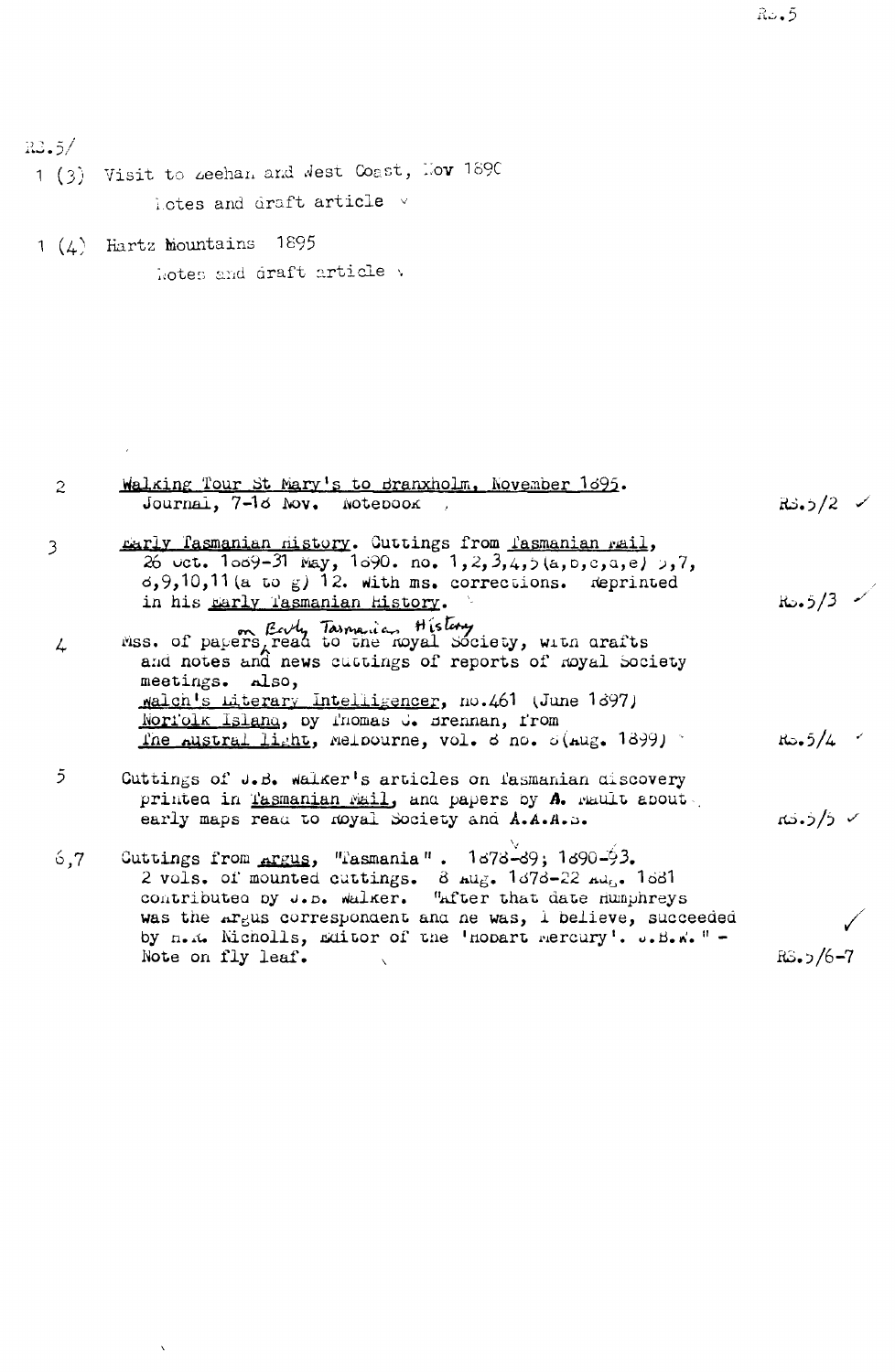Newspaper cutings:  $pp.2 - 10$ Overland expedition of Sir John and Lady Franklin to Macquarie Harbour in 1842, by Lavia Burn (Examiner, Launceston, 2h May-2 July 1887) (see also RS. 154 Hobart, 14 Apr. 1887) pp.14-33 articles by J.E. Calder: The first years of settlement. (Mercury, 16 May, 3 July 1873), A l'asmanian newspaper [*Lerwent Star*] (Mercury, 9 Oct. 1574); Hobart Town<br>in the olden timesv[1524] (Mercury, 3 July 1871); Sealers<br>and blacks. (Mercury, 6 July 1874); General Count McHugo.<br>(Mercury, 21 Oct. 1874); John Clark and Joh (Mercury, 8 May 1898) p.34 Obit. of sir John redder. (Hobart Town Advertiser, 1859) p.35 Bushrangers in  $1\sigma35$ . ( $\Delta x$ aminer, Launceston, 16 July 1887)  $\vee$  RS.5/8 Cuttings of James Fenton's articles "Pioneer Work in Devon",  $R_{2.5}/9$ published in North-West Post. 1890-1891 "Newspaper cuttings Tasmania, Constitution, Politics":-Draft letter to Mercury? "Jany or Feb. 1887" re rumoured  $\sim$   $\frac{10(1)}{10(1)}$ appointment of Alfred Dobson as Judge.  $\sim$  Ro. 5/10 (2) Draft of letter and notes on secret pallot. 1672 filectioneering song on pehalf G.S. Gansdell, ca. 1870; Broadside against Ivery for House of Assembly elections, 1869; Broadside, address to electors, by Richard Backhouse,  $R5.5/10(3)$ 6 June 1661 "Tasmania Constitution Politics" mounted cuttings, 1871-72 on politics; unmounted cuttings including  $\mathbf{S}^{(n)}$  and  $\mathbf{S}^{(n)}$  $RS_{0}$  (4) cuttings on the Tasmanian Constitution Act, 1884. "Newspaper Cuttings, l'asmania, Ecclesiastical - Education" Unmounted cuttings on state aid to religion, including controversary surrounding the State Aid Commutation Act, 1865-1868; also petition, ms. draft with notes by J.B. walker, presented to Parliament, Sept. 1865 protesting against land grants to churches. also cuttings on  $RS.5/11$ education and church matters, 1872-1896.  $\mathbf{v}^{(i)}$  . Newspaper cuttings on currency, agriculture and commerce, natural history and meteorology and ms. notes on sheep  $\mathcal{A}$  and  $\mathcal{A}$  $RS-5/12$ breeding in fasmania. Miscellaneous newspaper cuttings, especially those relating to Hobart working Men's Club, unemployment and ms. draft of letter to  $\mu_r r$ . diblin, 1894 and papers relating to Hobart Working Men's Club, 1887-8, 1892, 1894, 1895.  $13.5/13$ 

 $-2-$